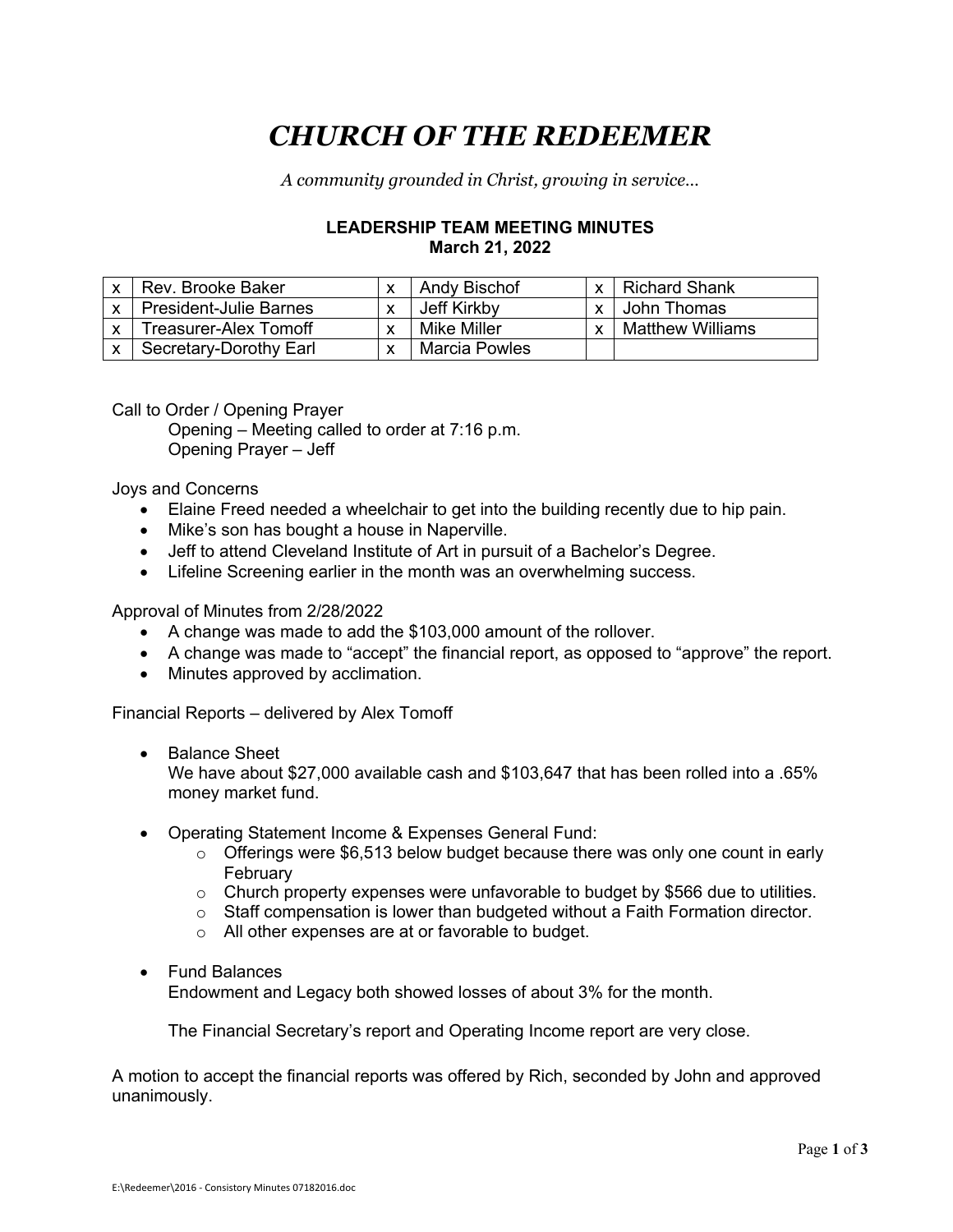Parish Nurse's Report was submitted to the Leadership Team.

Pastor's Report

- Due to attendance issues, it was necessary to reschedule the youth get-together.
- Pastor Brooke to take off this coming Sunday (replacement day off for the earlier cancellation of day off due to covid diagnosis of pulpit supply). Doug Horner will provide pulpit supply.
- Pastor Brooke noted that the Hunger Walk and Gay Pride would be on the same day and she is planning to attend Gay Pride, but may concurrently do her pledged walking for hunger at the same time. She encouraged others to attend either event.
- The Worship Team will be meeting on March 30.

### Missions

- Baking gathering at the church involved four people.
- The Committee is reviewing changes to some of the in-gatherings.
- The Committee is giving some consideration to using their surplus funds to be used to purchase hams at Christmas and/or turkeys at Thanksgiving and distributing them one per car to those coming for the Community Meals.

#### Invitation

- Andy received a nice thank you note from Patty Lindemood,
- Cards are to be sent out to the new members.

#### Legacy Committee

- John reported on transfers that were made to the General Fund for salaries of Parish Nurse and Faith Formation Director, as defined in the Fund's Charter. He noted that as the Faith Formation position remains open, that transfer amount will be reduced until filled.
- Additional transfers were made for missions.

#### Old Business

- Wiring update
	- $\circ$  Reportedly, the monitors that were delayed in shipping were on a ship that had docked that morning and would be off-loaded relatively soon.
	- $\circ$  Some of the needed equipment was donated by Jeff, which saves us some expense.
- Jeff provided a Facilities Committee accounting of where each of the main projects stood. For the most part, projects delayed due to winter were not yet scheduled and the Lounge Roofing project involved some difficulty in obtaining materials. He noted that a review of the inventory of chairs in the Fellowship Hall determined we have 80 chairs. New chairs cost \$60/each and a decision is not yet made on how many we will need to purchase.

#### New Business

- Need Ushers one for regular Sundays and three for Communion Sundays. Sign-up Genius is being considered.
- Worship service on April  $3<sup>rd</sup>$  will be held in Fellowship Hall where seating will be at tables of approximately six people each. It will include Communion. After the service, a meal of soup and bread will be served, during which congregational discussion (led by Leadership Team members spread out among the tables), is to discuss where we are and where we should go as a church. Matthew to handle hosting for Zoom participants. People will be needed for setup at  $2:00$  on April  $2<sup>nd</sup>$ .
- As the April meeting is currently scheduled for the day after Easter, it was determined we would move our April Meeting to May 2<sup>nd</sup> and the May Meeting to May 23<sup>rd</sup>.